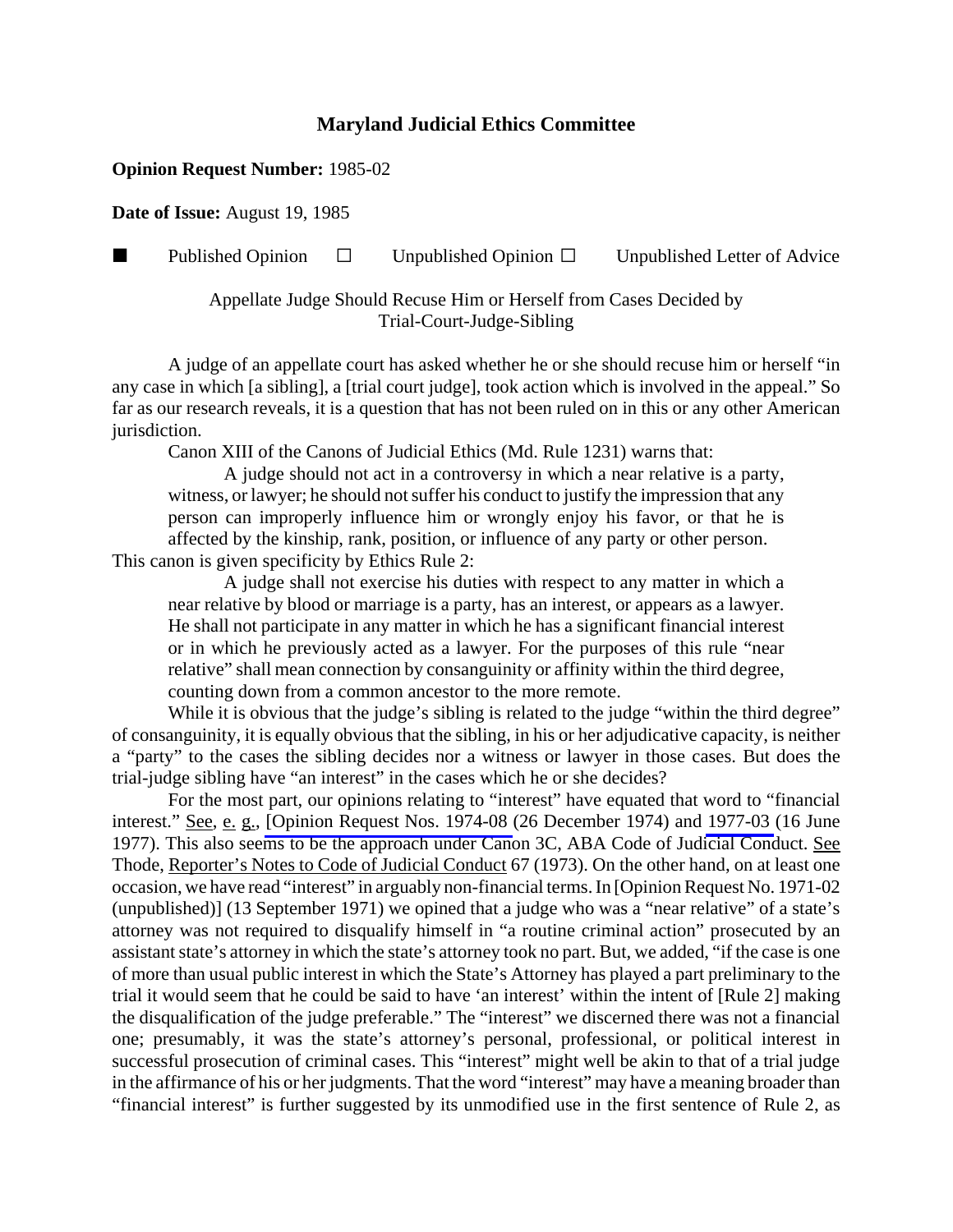**Opinion Request Number:** 1985-02

**Date of Issue:** August 19, 1985

Published Opinion  $\Box$  Unpublished Opinion  $\Box$  Unpublished Letter of Advice Page 2 of 4

contrasted to its use modified by the words "significant financial" in the following sentence.

Thus, it may be that the trial-judge sibling's "interest" in his or her decisions would make it "preferable" that the appellate judge recuse him or herself when one of the sibling's cases is before the appellate court. We do not, however, see that issue as necessarily dispositive, and do not decide it. More critical, in our view, are the provisions of Canon IV, dealing with the appearance of impropriety. That Canon instructs that:

A judge's official conduct should be free from impropriety and the appearance of impropriety. ...

A frequent writer on judicial disqualification has observed that the phrase "appearance of impropriety" has the "charm of euphony and indefiniteness." Frank, "Disqualification of Judges: In Support of the Bayh Bill," 35 Law and Contemporary Problems 43, 60 (1970). Nevertheless, the phrase is widely used. See, e. g., Commentary to ABA Canon 2. And the concept is an important one. Frank, supra, 35 Law and Contemporary Problems at 64-65. The undergirding principle is that the law requires more than a tribunal that is impartial in fact; it requires also that the tribunal appear to be impartial. Thus, "where circumstances are such as to create in the mind of a reasonable man a suspicion of bias, there may well be a basis for disqualification though in fact no bias exists." 46 Am. Jur. 2d "Judges" § 86. Although the litigant's interest in having a case decided by a neutral and detached judge is met if the judge is in fact impartial, there is another and more general interest that is achieved only if the appearance of impartiality is present. That interest is the need of "maintaining public confidence in the integrity of the judicial process. ..." Note, "Disqualification of Judges and Justices in the Federal Courts," 86 Harv. L. Rev. 736, 745 (1973). Courts should be above suspicion. "Any other standard is one which undermines the trust and confidence of the average citizen in his government." In Re Diener and Broccolino, 268 Md. 659, 698 (1973) (Smith, J., dissenting).

For present purposes, "the appearance of impropriety" and the "appearance of impartiality" are virtually synonymous. Because of the closeness of that relationship, if the judge who has posed the question to us sits in decision of the sibling's cases, any appearance of impropriety would be based on the appearance of partiality. Both ABA Canon 3C(1) and 28 U.S.C. § 455(a) (dealing with disqualification of federal judges and justices) call for disqualification if the judge's "impartiality might reasonably be questioned." In considering whether that is so in the matter before us, we look not only to the "appearance of impropriety" language of Canon IV, but to other provisions that may illumine this standard, including the previously-quoted words of Canon XIII and Rule 2, both of which shed some light on what may be thought to appear inappropriate or partial. See In Re Foster, 221 Md. 449 (1974) (Canons XXIV and Rule 9 applied to support conclusion of appearance of impropriety under Canon IV). This is also true of a portion of Canon XXXII, which advises that a judge

in pending or prospective litigation [should] be particularly careful to avoid such action as may reasonably tend to awaken the suspicion that his social or business relations or friendships constitute an element in influencing his judicial conduct.

The test for appearance of partiality (or, in our context, impropriety) is whether an objective, disinterested observer, fully informed of the facts, would entertain significant doubt that justice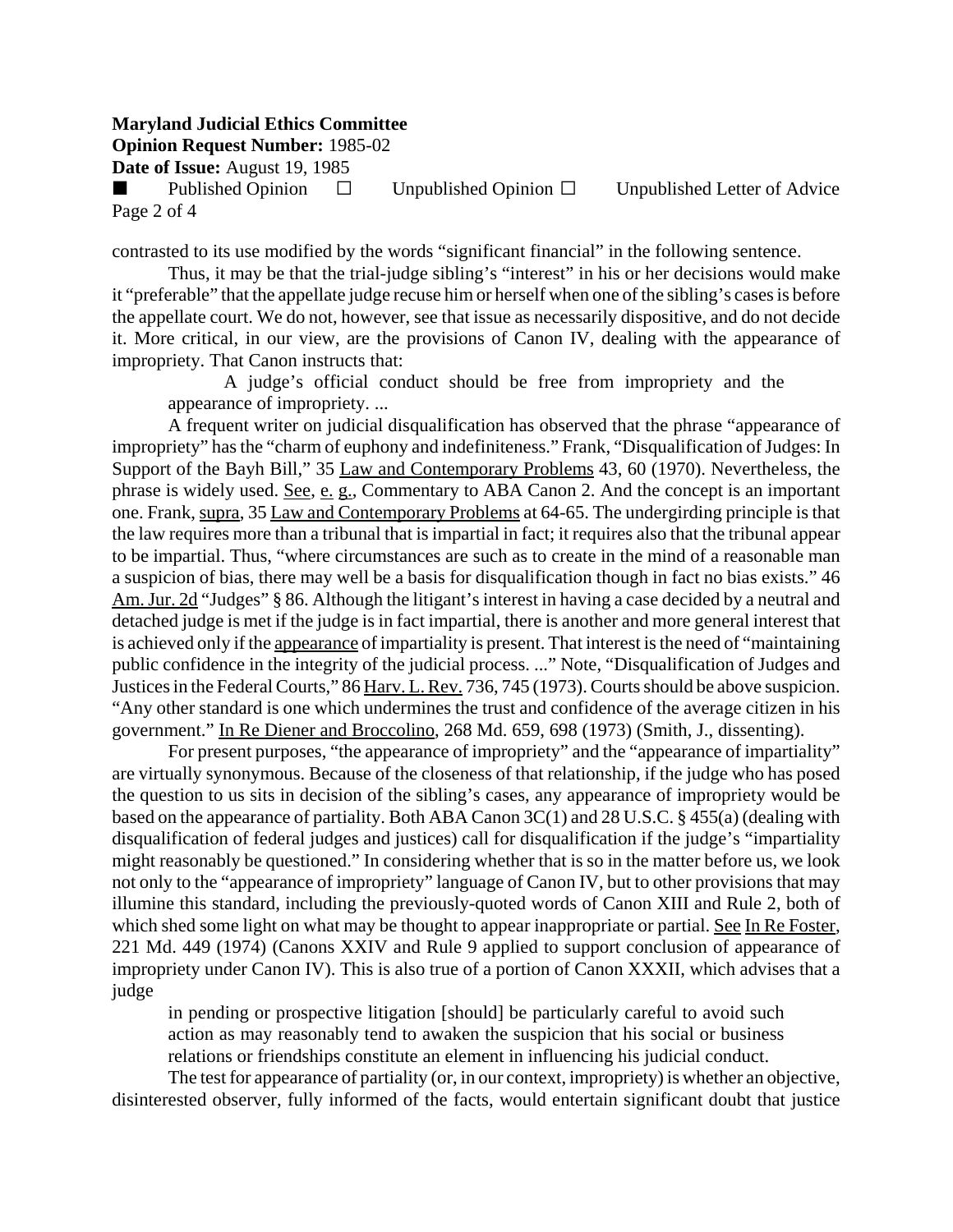**Opinion Request Number:** 1985-02

**Date of Issue:** August 19, 1985

Published Opinion  $\square$  Unpublished Opinion  $\square$  Unpublished Letter of Advice Page 3 of 4

would be done in the case. Pepsico, Inc. v. McMillen, 764 F.2d 458, 460 ( $7<sup>th</sup>$  Cir. 1985). We have applied a similar test in a number of our "appearance of impropriety" opinions. See, e.g., [\[Opinion](http://www.mdcourts.gov/ethics/pdfs/1971-05.pdf) [Request Nos. 1971-05\]](http://www.mdcourts.gov/ethics/pdfs/1971-05.pdf) (1 March 1972) and [\[1983-03\]](http://www.mdcourts.gov/ethics/pdfs/1983-03.pdf) (27 June 1983) (might appear to members of public that judge could not act objectively under certain circumstances); [\[Opinion Request No.](http://www.mdcourts.gov/ethics/pdfs/1981-07.pdf) [1981-07\]](http://www.mdcourts.gov/ethics/pdfs/1981-07.pdf) (14 October 1981) (public might reasonably perceive that judge had an interest in enforcing private traffic regulations of subdivision where he lived). Application of that test leads us to the conclusion that an appellate judge should disqualify him or herself when a case in which a trial-court sibling has acted comes before the appellate court, at least where the correctness of the sibling's decision is an issue on appeal.

We think that public perceptions of influence by kinship (Canon XIII) and of the trial judge's possible non-financial interest in his decisions (Rule 2) require this result. It is supported, too, by Canon XXXII's concerns about "social ... relations" and "friendship." If these are matters that may raise questions about a judge's impartiality, so may close kinship with the trial judge. Our view is further buttressed by practice of the Court of Special Appeals. On that court have served two judges who had trial-court brothers. Each of those appellate judges has assiduously avoided assignment to any panel having before it one of his brother's nisi prius decisions.

A hypothetical case both illustrates the problem and substantiates our position. Suppose the appellate court (be it the Court of Appeals or a panel of the Court of Special Appeals) has before it a case decided by a trial judge who is a sibling of one of the judges of the court or panel. The case is decided 4-3 or 2-1, with the appellate sibling writing to affirm the trial-court sibling. What is the disinterested observer, in possession of all the facts, to conclude? We believe that he might entertain "significant doubt that justice" has been done in the case. The 4-3 or 2-1 division, it is true, may be a worst-case scenario; the perception might be somewhat different were the decision unanimous, or if the appellate sibling voted to reverse the trial-court sibling. But the problem is that such divisions do not become known until after a case has been argued. By then, disqualification is too late  $-$  if it occurs at that point, the case might have to be reargued, a procedure undesirable from the viewpoint of judicial economy and expense and delay to the litigants. Disqualification of an appellate judge should occur when the questionable case first comes to his attention, well before even the argument stage.

The question of judicial economy raises another question, however: that of inconvenience to the appellate court if there are frequent disqualifications. There are also concerns about the "inconvenience" produced by decisions by an evenly divided court. These problems are minor on the Court of Special Appeals, because of the panel system. They loom larger on the Court of Appeals, which does not sit in panels.

It has been said that "... judicial virtue is a mix of ethics and convenience." Frank, supra, 35 Law and Contemporary Problems at 44. We think that in the matter before us, the importance of disqualification outweighs the convenience factor. A strong convenience argument can be made as to the United States Supreme Court. The argument is strong because that Court cannot designate a temporary justice to sit when one of the justices is disqualified. Nevertheless, one commentator has observed (with respect to the Supreme Court):